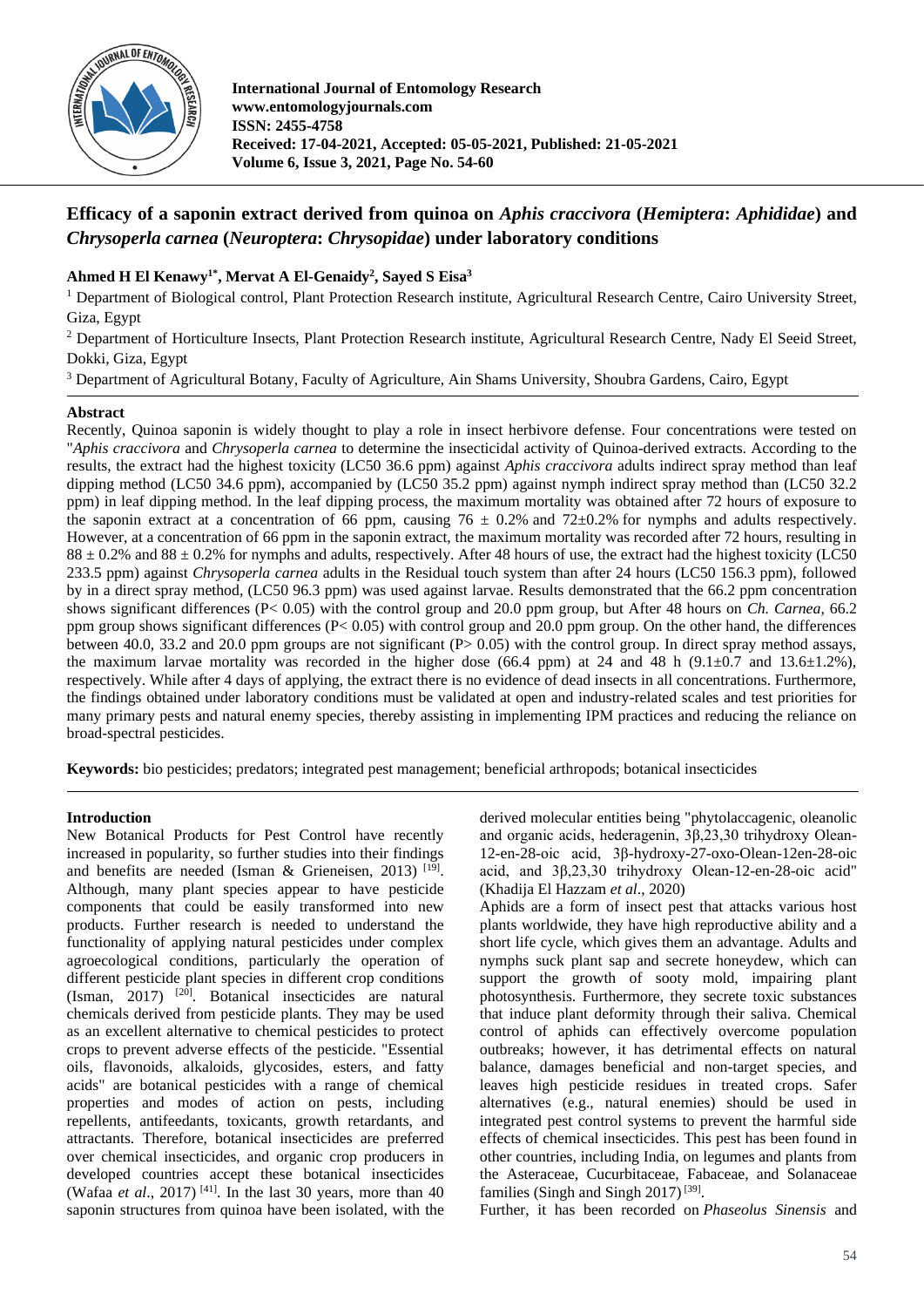*Lablab purpureus* (Rakhshan & Ahmad 2017) [31] . One of the most common arthropod predators is the common green lacewing, *Chrysoperla carnea* (Stephens) (Neuroptera: Chrysopidae),

It has been discovered that the predator *C. carne* was one of six common predators found in *faba bean* and *cowpea* fields in Egypt's El-Sharkia Governorate as a biological control agent alternative (Ali *et al.*, 2014)<sup>[2]</sup>. Many studies have looked into the toxicity of chemical insecticides against *C.carne* (Nasreen *et al*., 2007 & Mandour, 2009) [28, 25] . Plant extracts are considered promising alternatives since many plants have been shown to develop compounds that defend against insect pest attacks. Saponin is a compound developed by many plant families that regulates insect growth and development and has been shown to have a defensive function against insets (Güçlü-Ustünda & Mazza,  $2007)^{[17]}$ .

The use of non-refined extracts to control pests has a number of advantages, including a reduced insecticide resistance risk due to the presence of many bioactive compounds, low environmental insistence and a low usage  $cost$  (Isman, 2008)<sup>[18]</sup>. However, the disadvantages include variable efficacy, low toxicity and low persistence to target pests because bioactive compounds have rapidly degraded  $(Pavela, 2016)^{[30]}$ .

This study aims to demonstrate how saponin affects the aphid's predator, *C. crane*, to see if it can be used as a safe alternative to insecticides in aphid IPM programs.

## **Material and methods**

### **Tested extract material**

husks of quinoa seeds cultivar CICA-17 were used as experimental material and collected from the Experimental Station of Agricultural Botany Department, Faculty of Agriculture, Ain Shams University, Cairo (30◦ 030 N, 31◦ 140 E). husks containing moisture of 8% (w/w) were used to extract and determine saponins following the method of Singh & Mendhulkar  $(2015)$  <sup>[37]</sup>. it was tested at 66.4,40,33.2,20 ppm on *Aphis craccivora,* both nymph and adults and its predator *Crysoperla carnea*.

#### **Prey culture**

Fava bean seeds were planted in 20 cm plastic containers. The pots were held in a regular laboratory setting  $(25 \pm 1)$ 2 °C, 75% R.H). The seedlings were caged and artificially infested with the cowpea aphid Koch nymph *Aphis craccivora*.

#### **Predator culture**

*C. carnea* larvae were fed *Sitotroga cerealella* eggs in the Biological Control Department of the Plant Health Institute, Agricultural Research Center. Person larvae were held in their homoeopathic vials. Castor pollens and a 50% honey solution were given as a food source for adults. They were kept in a specially designed Perspex glass enclosure with enough air vents to properly air circulation. The relative humidity was held at 65.5%, the temperature at  $26\pm2$  °C, and the light intensity at 150 Lux.

#### **Bio-assay studies**

The bioassays were carried out at the PPRI, ARC-Giza, Egypt, Laboratory of Biological Control. The laboratory was held at a steady temperature of 25 °C, with a relative humidity of 75% and a photoperiod of 16:8. (light: dark).

Bollhalder & Zuber (1996)<sup>[9]</sup>, Erdoan & Yildirim (2016)<sup>[15]</sup>, identified the following methods.

Each extract was diluted four times to obtain four different concentrations with values of 66.4, 40, 33.2, and 20 ppm. A control solution of distilled water was used. There were 40 wide bean plant leaves divided into two groups in this region (20 for each group). Each leaf in the first group contained 10 aphids (5 adults and 5 nymphs), while each leaf in the second group contained 5 predators (2nd larval instar).

Each extract was diluted four times to obtain four different concentrations with values of 66.4, 40, 33.2, and 20 ppm. A control solution of distilled water was used. There were 40 wide bean plant leaves divided into two groups in this region (20 for each group). Each leaf in the first group contained 10 aphids (5 adults and 5 nymphs), while each leaf in the second group contained  $5$  predators ( $2<sup>nd</sup>$  larval instar).

### **1. Toxicity of plant extract on Aphis craccivora a. leaf dipping method**

Untreated Cowpea leaves were punched out into 5 cm diameter discs. The disks were then dipped in the test solutions for one minute at concentrations of 66.4, 40, 33.2, and 20 ppm. The control discs were soaked in distilled water for 15 minutes before being dried. In Petri dishes lined with moistened filter paper, the treated leaf discs were placed to keep the leaves from drying out. 10 viviparous aphids (5) adults and 5 nymphs) were carefully placed on the treated leaf's central side with a soft camel hairbrush. Each care was given five times in total. For 72 hours, mortality was observed at 24-hour intervals.

### **b. Direct spray methods**

About 10 aphids (5 adults and 5 nymphs) were put and directly sprayed with a hand-held sprayer in each Petri dish, while leaf discs were sprayed at various concentrations of 66.4, 40, 33.2, and 20 ppm. The aphid-infested Petri dishes were sprayed and dried for five minutes. After that, the treated insects were put in separate Petri plates with new, uninfected, and untreated cowpea leaves as food. Each treatment was carried out five times in total. For 72 hours, mortality was observed at 24-hour intervals.

# **2. Toxicity of plant extract on C. carnea**

Two approaches were used to determine the contact toxicity of extract against adults of *C. carnea*. First, residual contact experiments were performed since this is the primary mode of insecticide exposure for both biocontrol agents' larvae and adults. Second, quinoa extract solutions were explicitly applied to predatory 2nd instar lacewings. The effect of the extract on the 2nd instar of *C. carnea* was evaluated using the method defined by Medina et al. 2003<sup>[26]</sup>.

#### **a. Residual contact toxicity**

Petri dishes (15 cm D $\times$ 3 cm H) were sprayed with 66.4, 40, 33.2, and 20 ppm Quinoa extract using a hand-held sprayer to determine residual contact toxicity. Five 2nd instar *C. carnea* larvae (< 48 h from emergence) were exposed to the dried residues as soon as the dishes were dry. Every treatment had five replicates, with five 2nd instar larvae considered one replication. The control solution was made up of distilled water. The mortality was recorded at 24 h intervals for 72 h.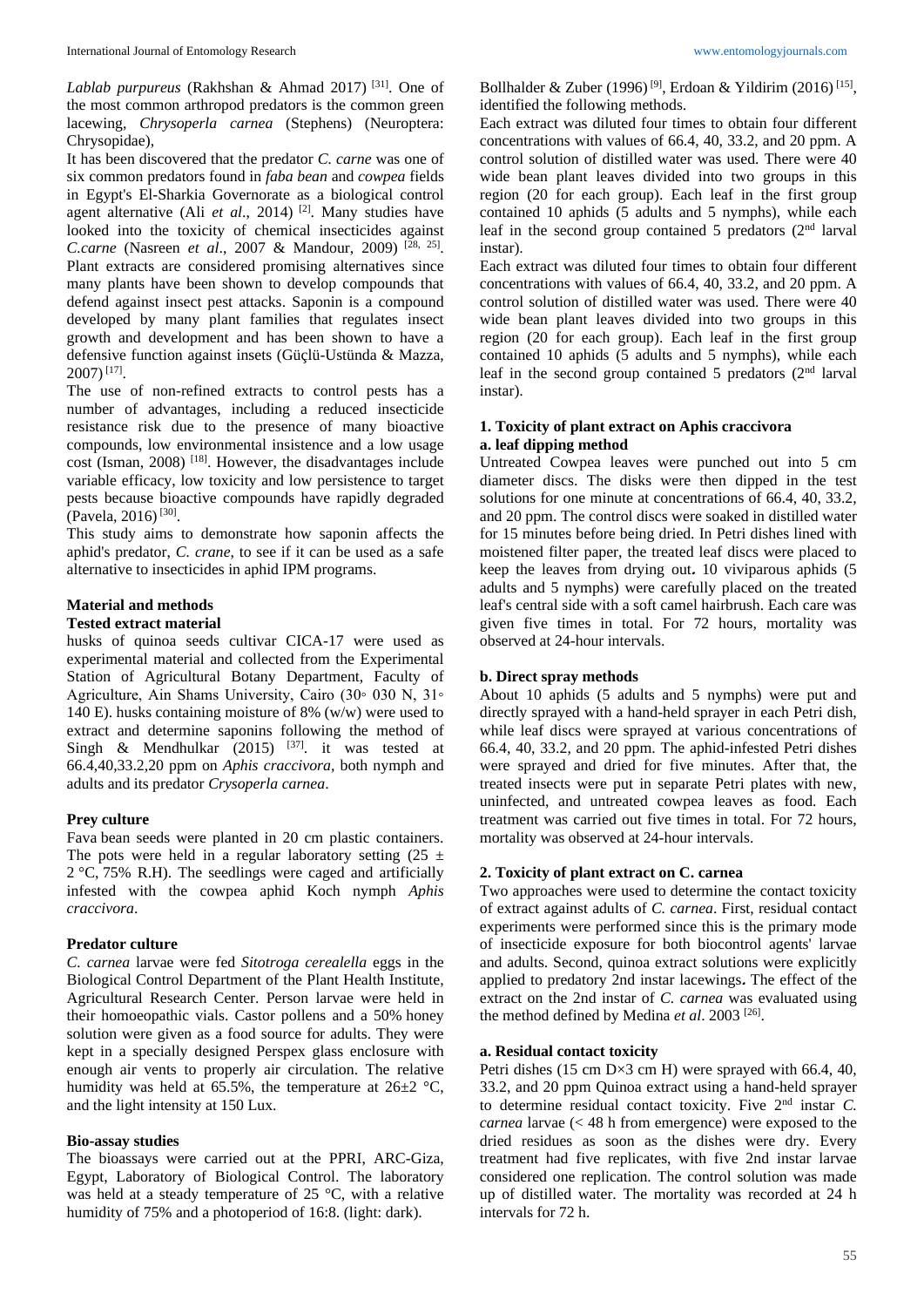#### **b. Direct spray method**

The spray was applied directly onto the plant leaves containing the tested predator larvae. Each leaf was put in a Petri dish (15 cm D×3 cm H) with moistened cotton tissues after being sprayed to preserve humidity. The dishes were then kept in a plant growth chamber at  $25 \pm 1$  °C,  $65 \pm 3$ RH, and 14:10 L:D ratio. Every treatment had five replicates, with five 2nd instar larvae considered one replication. The control solution was made up of distilled water. For 72 hours, mortality was observed at 24-hour intervals**.** The percentage of pupae produced and the successful adult emergence from those pupae were all registered. The number of people who died before reaching adulthood was called mortality**.** *C. carnea* larvae were fed *E. kuehniella* eggs during the bioassay. Daily observations were made to determine larval mortality and development time. Concerning the mortality in the control procedure, the proportion of people who died in each treatment was Abbott-corrected (Abbott,  $1925$ )<sup>[1]</sup>.

#### **Toxicity parameters calculation**

According to Abbott's model (Abbott, 1925)<sup>[1]</sup>, the mortality rates in the treatments were compared to those in the control group. The Probit Analysis Program Version 1.5 calculates the dose needed to kill half of an experimental lot (LC50). This program has calculated the LC50 for each form.

#### **Statistical Analysis**

ANOVAs were used to investigate the effects and interactions related to the experimental finding described in this article (the corresponding multivariate tests had high power). Analysis of variance (ANOVA) was used with the Fisher (LSD) procedure to reject the null hypnosis and confirm the existence of substantial variance between different levels of variables. Sigma Plot V12.5 and Mini Tab V18.1 tools were used to complete the study.

#### **Results and Discussion**

The leaf dipping, residual contact, and direct spray method assays were used to determine the mortality of using saponin extracts from quinoa plants under laboratory conditions. At higher concentrations and for longer periods, the botanical extract had negative effects **.**

The LC50 values, slope, chi-square, and fiducially limits for both *A.craccivora* and *C. carnea* were reported in Probit analysis data in Tables  $1\& 2$  at the  $95\%$  confidence interval.

| Table 1: Effect of saponin with leaf dipping treatment on Aphis craccivora (Nymph and Adult) |
|----------------------------------------------------------------------------------------------|
|----------------------------------------------------------------------------------------------|

|                     | Reduction rate % of Aphis craccivora (Nymph and Adult) at different times after leaf dipping treatment |                            |              |                            |              |              |  |  |
|---------------------|--------------------------------------------------------------------------------------------------------|----------------------------|--------------|----------------------------|--------------|--------------|--|--|
|                     |                                                                                                        | <b>Corr.Mort for Nymph</b> |              | <b>Corr.Mort for Adult</b> |              |              |  |  |
| Conc.(ppm)          | 24 h                                                                                                   | 48 h                       | 72 h         | 24h                        | 48 h         | 72 h         |  |  |
| 66.4                | $34 \pm 0.2$                                                                                           | $40 \pm 0.2$               | $76 \pm 0.2$ | $28 \pm 0.2$               | $52 \pm 0.3$ | $72 \pm 0.2$ |  |  |
| 40                  | $26 \pm 0.5$                                                                                           | $44 \pm 0.2$               | $68 \pm 0.1$ | $20 \pm 0.3$               | $40 \pm 0.0$ | $60 \pm 0.3$ |  |  |
| 33.2                | $24 \pm 0.2$                                                                                           | $36 \pm 0.3$               | $64 \pm 0.2$ | $28 \pm 0.4$               | $40 \pm 0.3$ | $56 \pm 0.2$ |  |  |
| 20                  | $20 \pm 0.2$                                                                                           | $30 \pm 0.1$               | $56 \pm 0.2$ | $20 \pm 0.2$               | $36 \pm 0.1$ | $42 \pm 0.1$ |  |  |
| $LC_{50}$ (ppm)     | 32.2                                                                                                   |                            |              |                            | 34.6         |              |  |  |
| 95% Fiducial CI     |                                                                                                        |                            |              |                            |              |              |  |  |
|                     | lower                                                                                                  |                            | upper        | lower                      |              | upper        |  |  |
|                     | 27.3                                                                                                   |                            | 38.4         | 30.2                       |              | 49.4         |  |  |
| $Slope \pm SE$      | $6.589 \pm 0.037$                                                                                      |                            |              | $3.942 \pm 0.055$          |              |              |  |  |
| Chi-test $(\chi 2)$ | 0.866                                                                                                  |                            |              | 0.712                      |              |              |  |  |

Note: ppm =  $0.001$  mg a.i L<sup>-1</sup>.

**Table 2:** Effect of saponin with direct spray treatment on *Aphis craccivora* (Nymph and Adult)

|                       | Reduction rate % of Aphis craccivora (Nymph and Adult) at different times after direct spray treatment |              |              |              |                            |              |  |  |
|-----------------------|--------------------------------------------------------------------------------------------------------|--------------|--------------|--------------|----------------------------|--------------|--|--|
|                       | <b>Corr.Mort for Nymph</b>                                                                             |              |              |              | <b>Corr.Mort for adult</b> |              |  |  |
| Conc.(ppm)            | 24 h                                                                                                   | 48 h         | 72 h         | 24 h         | 48 h                       | 72 h         |  |  |
| 66.4                  | $28 \pm 0.2$                                                                                           | $68 \pm 0.1$ | $90 \pm 0.2$ | $36 \pm 0.2$ | $72 \pm 0.3$               | $88 \pm 0.2$ |  |  |
| 40                    | $32 \pm 0.5$                                                                                           | $64 \pm 0.2$ | $84 \pm 0.3$ | $48 \pm 0.3$ | $72 \pm 0.0$               | $80 \pm 0.1$ |  |  |
| 33.2                  | $28 \pm 0.2$                                                                                           | $52 \pm 0.3$ | $76 \pm 0.1$ | $20 \pm 0.3$ | $48 \pm 0.3$               | $68 \pm 0.2$ |  |  |
| 20                    | $20 \pm 0.2$                                                                                           | $32 \pm 0.1$ | $56 \pm 0.1$ | $32 \pm 0.2$ | $40 \pm 0.1$               | $52 \pm 0.2$ |  |  |
| $LC_{50}$ (ppm)       | 35.2                                                                                                   |              |              |              | 36.6                       |              |  |  |
| 95% Fiducial CI       |                                                                                                        |              |              |              |                            |              |  |  |
|                       | Upper<br>lower                                                                                         |              |              | lower        |                            | upper        |  |  |
|                       | 28.3                                                                                                   |              | 43.5         | 29.2         |                            | 43.3         |  |  |
| $Slope \pm SE$        | $4.773 \pm 0.047$                                                                                      |              |              |              | $5.178 \pm 0.044$          |              |  |  |
| Chi-test $(\gamma 2)$ | 0.415                                                                                                  |              |              | 0.814        |                            |              |  |  |

Note: ppm =  $0.001$  mg a.i L<sup>-1</sup>.

### **1. Toxicity of plant extract on aphid Aphis craccivora Koch**

The insecticidal activity of Quinoa extract was revealed by the mortality data in Tables 1 and 2 of the Supplementary File. The per cent mortality of aphids, both nymphs, and adults, was proportional to the concentration of plant extracts and the duration of exposure (fig 1-2).

The  $LC_{50}$  values (table 1 and 2) for adults were much higher

than those for nymphs during the same periods. The  $LC_{50}$ values for adults at leaf dipping test and direct spray test were 34.6 ppm (95% F.CL 30.2-49.4) and 36.3 ppm (95% F.CL 29.2- 43.3), respectively, and the slopes of the Probit lines were 3.94 (SE 0.055) (*x <sup>2</sup>* 0.71) and 5.17 (SE 0.0814)  $(x^2 0.814)$  respectively. While The LC<sub>50</sub> values for nymphs were 32.2 ppm (95% F.CL 27.3-38.4) and 35.2 ppm (95% F.CL 28.3-43.5) and the slopes of the Probit lines were 6.58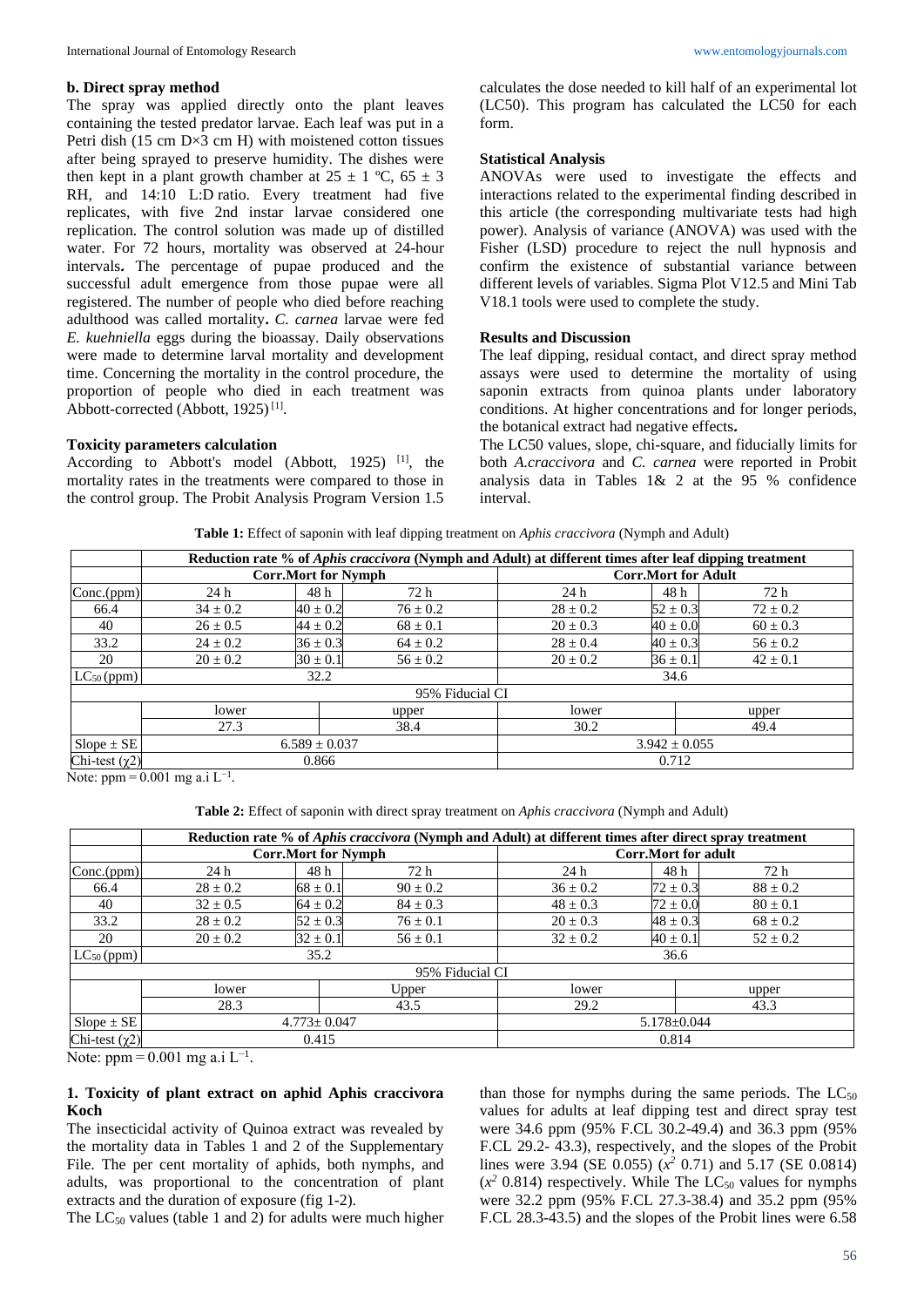(SE 0.037) (*x <sup>2</sup>* 0.866), and 4.77 (SE 0.047) (*x*

respectively.



**Fig 1:** cumulative number of dead aphid after direct spray of extract through different concentration.



**Fig 2:** cumulative number of dead aphid after leaf dipping of extract through different concentration.

### **a. Leaf dipping test**

The results reported in (Table 1) showed that the maximum mortality was recorded after 72 h of exposure to the saponin extract at a concentration of 66 ppm and caused  $76 \pm 0.2$  % for nymph and  $72 \pm 0.2\%$  for adult's mortality, while after 48 h of exposure, the mortality was recorded as  $40 \pm 0.2\%$ for nymph and  $52 \pm 0.3\%$  for adult.

The difference in mean values between different stages (nymph and adult) is not large sufficient to rule out the possibility that the difference is simply due to random variability in the sample after allowing the effects of extract variations (Concentration and Hours) after treatment. The difference is not statistically important ( $P = 0.284$ ). Extract Concentration and Stage (nymph and adult) have no statistically significant relationship ( $P = 0.833$ ). Extract Concentration and Hours after treatment have a statistically important relationship ( $P = 0.008$ ). The relationship between Stage and Hours after treatment is not statistically relevant  $(P = 0.513)$ .

There were statistically major differences (P< 0.05) between extract concentration groups of 60.4 Vs 20.0; 60.4 Vs 33.20; 40.0 Vs 20.0; 40.0 Vs 33.2. While there were no major differences (P  $0.05$ ) between the higher concentration group (60.400 vs. 40.000 and 33.2 vs. 20.0). On whatever extract concentration or Exposure time, there were no major

differences  $(P> 0.05)$  in the death of adult and nymph insects. On concentration group 33.2, there were only major differences  $(P<0.05)$  between the number of dead insects after 24 and 72 hours. The extract dipping has a constant effect over time extended to 72 hours after dipping in 40.0 concentration. In the higher concentration group (60.4), there was the only major difference  $(P<0.05)$  between the number of dead insects after 24 and 48 hours. The extract dipping has a constant effect over time extended to 72 hours after dipping in 20.0 concentration.

#### **b. Direct spray method assays**

The results reported in (Table 2) reported that the maximum mortality was recorded after 72 h of exposure to the saponin extract at a concentration of 66 ppm and caused  $88 \pm 0.2$  % for nymph and  $88 \pm 0.2\%$  for adult's mortality, while after 48 h of exposure, the mortality was recorded as  $68 \pm 0.1\%$ for nymph and  $72 \pm 0.3\%$  for adult.

The  $LC_{50}$  values for adults were greater than those for nymphs during the same periods. The  $LC_{50}$  values for adults at leaf dipping test and direct spray test were 34.6 ppm (95% F.CL 30.2-49.4) and 36.3 ppm (95% F.CL 29.2- 43.3), respectively, and the slopes of the Probit lines were 3.94 (SE 0.055) (*x <sup>2</sup>* 0.71) and 5.17 (SE 0.0814) (*x <sup>2</sup>* 0.814) respectively. While  $LC_{50}$  values for nymphs were 32.2 ppm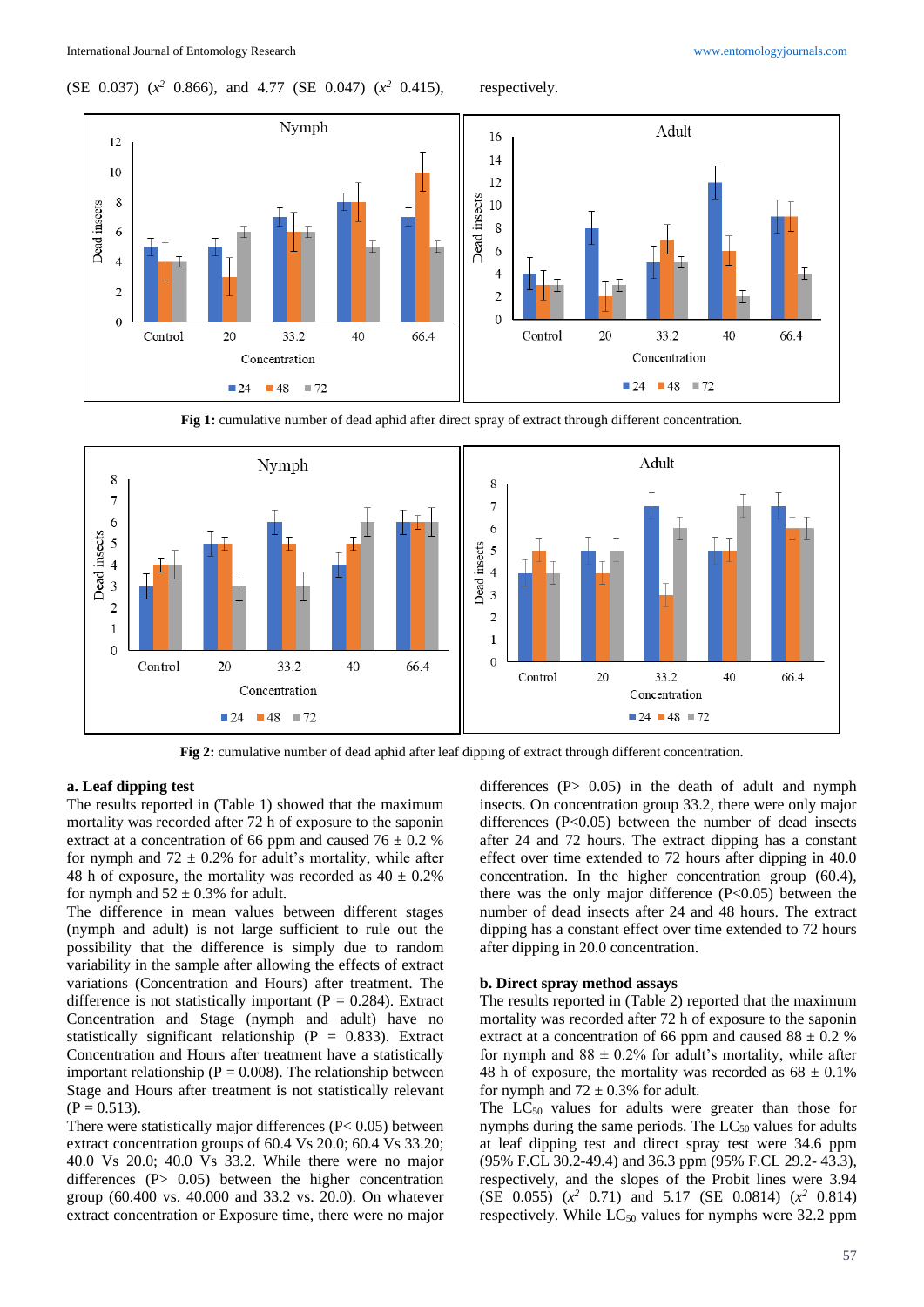(95% F.CL 27.3-38.4) and 35.2 ppm (95% F.CL 28.3-43.5) and the slopes of the Probit lines were 6.58 (SE 0.037)  $(x^2)$ 0.866), and 4.77 (SE 0.047) (*x <sup>2</sup>* 0.415), respectively.

There was statistically significant differences (P< 0.05) between extract concentration groups of 60.4 Vs 20.0; 60.4 Vs 33.20; 40.0 Vs 20.0; 33.20 Vs 20.0. While there were no major differences (P> 0.05) between the higher concentration group (60.400 vs. 40.000 and 40.000 vs. 33.200). In the lower concentration group (20.0), there was only a major difference (P<0.05) between some dead insects after 48 and 72 hours.

The sprayed extract has a constant effect over time extended to 72 hours after spraying on 33.2 concentration. There were no major differences (P> 0.05) between the number of dead insects after 24 and 48 hours after applying in the 40.0 group. There were no major differences  $(P > 0.05)$  between the number of dead insects after 24 and 48 hours after applying in the 40.0 group. There were no major differences (P> 0.05) between the number of dead insects after 24 and 48 hours after applying in the 60.4 group. There were major differences (P< 0.05) in the number of dead insects' (adult and nymph) after 24 hours of spraying the extract, whatever

the concentration of extract. After 48 hours, the effect of the extract in different concentrations has a constant impact on the adult and nymph. After 72 hours, the effect of the extract in different concentrations has a constant impact on the adult and nymph.

#### **2. Toxicity of plant extract on Chrysoperla carnea**

The insecticidal behavior of Quinoa extract was revealed by the mortality data in Tables 3 and 4 of the Supplementary File. The *Ch. carnea* mortality percentage was directly linked to plant extract concentration and exposure time (fig  $3-4-5$ ).

The LC<sup>50</sup> values reported in Tables 3 and 4 for *C. carnea*. The  $LC_{50}$  values for  $2<sup>nd</sup>$  larvae at Residual contact method and direct spray test were 156.3 ppm (95% F.CL 88.4- 278.2) after 24 H and 233.5 ppm (95% F.CL 99.1-552.1) After 48 H, While 96.3 ppm (95% F.CL 64.2 145.6), for the direct spray, and the slopes of the Probit lines were 2.485 (SE 0.127)  $(x^2$  0.5) and 1.285 (SE 0.191)  $(x^2$  0.91) Residual contact method after 24-48 H. while in the direct spray treatment was 3.052 (SE 0.037) (*x <sup>2</sup>* 0.037).

**Table 3:** Effect of saponin with Residual contact method on 2nd instar larvae of *Ch. carnea*.

|                       | Corrected mortality% after the indicated periods (hours) on 2 <sup>nd</sup> instar larvae of Ch. Carnea with Residual<br>contact method after 24 H |                              |                |           |                                  |            |  |  |
|-----------------------|----------------------------------------------------------------------------------------------------------------------------------------------------|------------------------------|----------------|-----------|----------------------------------|------------|--|--|
| Conc. (ppm)           | Corr.Mort 24 h                                                                                                                                     | <b>Total Corr.Mort</b>       | No. of pupae   |           | Pupation% No. of adult emergence | Emergence% |  |  |
| 66.4                  | $18+0.9$                                                                                                                                           | $15.6 \pm 1.1^a$             | 80             | 97.6      | 79                               | 98.7       |  |  |
| 40                    | $13+1.1$                                                                                                                                           | $6.7 \pm 0.9^{ab}$           | 85             | 97.7      | 85                               | 100        |  |  |
| 33.2                  | $13\pm1$                                                                                                                                           | $7.8 \pm 0.2$ <sup>ab</sup>  | 87             | 100       | 87                               | 100        |  |  |
| 20                    | $10+0.6$                                                                                                                                           | $3.3 \pm 0.1^b$              | 90             | 100       | 90                               | 100        |  |  |
| Conc.(ppm)            |                                                                                                                                                    |                              | 94             | 98.9      | 91                               | 100        |  |  |
| $LC_{50(ppm)}$        |                                                                                                                                                    |                              |                | 156.3     |                                  |            |  |  |
|                       |                                                                                                                                                    |                              | 95% FiducialCI |           |                                  |            |  |  |
|                       | lower<br>upper                                                                                                                                     |                              |                |           |                                  |            |  |  |
|                       | 278.2<br>88.4                                                                                                                                      |                              |                |           |                                  |            |  |  |
| $Slope \pm SE$        | $2.485 \pm 0.127$                                                                                                                                  |                              |                |           |                                  |            |  |  |
| Chi-test $(\chi 2)$   | 0.511                                                                                                                                              |                              |                |           |                                  |            |  |  |
|                       |                                                                                                                                                    |                              |                |           |                                  |            |  |  |
|                       | Corrected mortality% after the indicated periods (hours) on $2nd$ instar larvae of <i>Ch. Carnea</i> with Residual contact                         |                              |                |           |                                  |            |  |  |
|                       | method after 48 H                                                                                                                                  |                              |                |           |                                  |            |  |  |
| Conc. (ppm)           | Corr.Mort 48 h                                                                                                                                     | <b>Total Corr.Mort</b>       | No. of pupae   | Pupation% | No. of adult emergence           | Emergence% |  |  |
| 66.4                  | $24 \pm 0.3$                                                                                                                                       | $24.4 \pm 3.1^a$             | 74             | 79.3      | 72                               | 97.3       |  |  |
| 40                    | $17 \pm 2.0$                                                                                                                                       | $15.6 \pm 2.1$ <sup>ab</sup> | 82             | 98.8      | 82                               | 100        |  |  |
| 33.2                  | $20 \pm 1.1$                                                                                                                                       | $17.8 \pm 1.2$ <sup>ab</sup> | 79             | 98.7      | 79                               | 100        |  |  |
| 20                    | $12 \pm 1.1$                                                                                                                                       | $8.9 \pm 0.9$ <sup>ab</sup>  | 88             | 100       | 88                               | 100        |  |  |
| Control               |                                                                                                                                                    |                              |                |           |                                  |            |  |  |
| $LC_{50(ppm)}$        | 233.5                                                                                                                                              |                              |                |           |                                  |            |  |  |
|                       | 95% FiducialCI                                                                                                                                     |                              |                |           |                                  |            |  |  |
|                       | lower<br>upper                                                                                                                                     |                              |                |           |                                  |            |  |  |
|                       | 552.1<br>99.1                                                                                                                                      |                              |                |           |                                  |            |  |  |
| $Slope \pm SE$        | $1.285 \pm 0.191$                                                                                                                                  |                              |                |           |                                  |            |  |  |
| Chi-test $(\gamma 2)$ | 0.919                                                                                                                                              |                              |                |           |                                  |            |  |  |

Means that do not share a letter are significantly different.

Note: ppm =  $0.001$  mg a.i L<sup>-1</sup>.

**Table 4:** Effect of saponin with direct spray treatment on 2nd instar larvae of *Ch. carnea*.

|                | Corrected mortality % after the indicated periods (hours) on $2nd$ instar larvae of <i>Ch. Carnea</i> with a direct spray |                |                        |      |      |                                                                                                              |      |
|----------------|---------------------------------------------------------------------------------------------------------------------------|----------------|------------------------|------|------|--------------------------------------------------------------------------------------------------------------|------|
|                | treatment.                                                                                                                |                |                        |      |      |                                                                                                              |      |
| $Conc.$ (ppm)  |                                                                                                                           |                |                        |      |      | Corr.Mort 24 h Corr.Mort 48 h Total Corr.Mort   No. of pupae   Pupation%   No. of adult emergence Emergence% |      |
| 66.4           | $9.1 \pm 0.73$                                                                                                            | $13.6 \pm 1.2$ | $23.3 \pm 3.2^{\rm a}$ | 78   | 98.7 | 76                                                                                                           | 97.4 |
| 40             | $5.2 + 0.9$                                                                                                               | $7.1 \pm 0.6$  | $16.7 + 2.1^{ab}$      | 82   | 97.6 | 82                                                                                                           | 100  |
| 33.2           | $4.2 \pm 0.3$                                                                                                             | $9.1 \pm 0.7$  | $13.3 + 1.4^{ab}$      | 79   | 97.5 | 78                                                                                                           | 98.7 |
| 20             | $2.2 + 0.1$                                                                                                               | $5.4 \pm 0.6$  | $1.1 + 0.9^b$          | 91   | 100  | 82                                                                                                           | 100  |
| Control        |                                                                                                                           |                |                        | 94   | 98.9 | 91                                                                                                           | 100  |
| $LC_{50(ppm)}$ |                                                                                                                           |                |                        | 96.3 |      |                                                                                                              |      |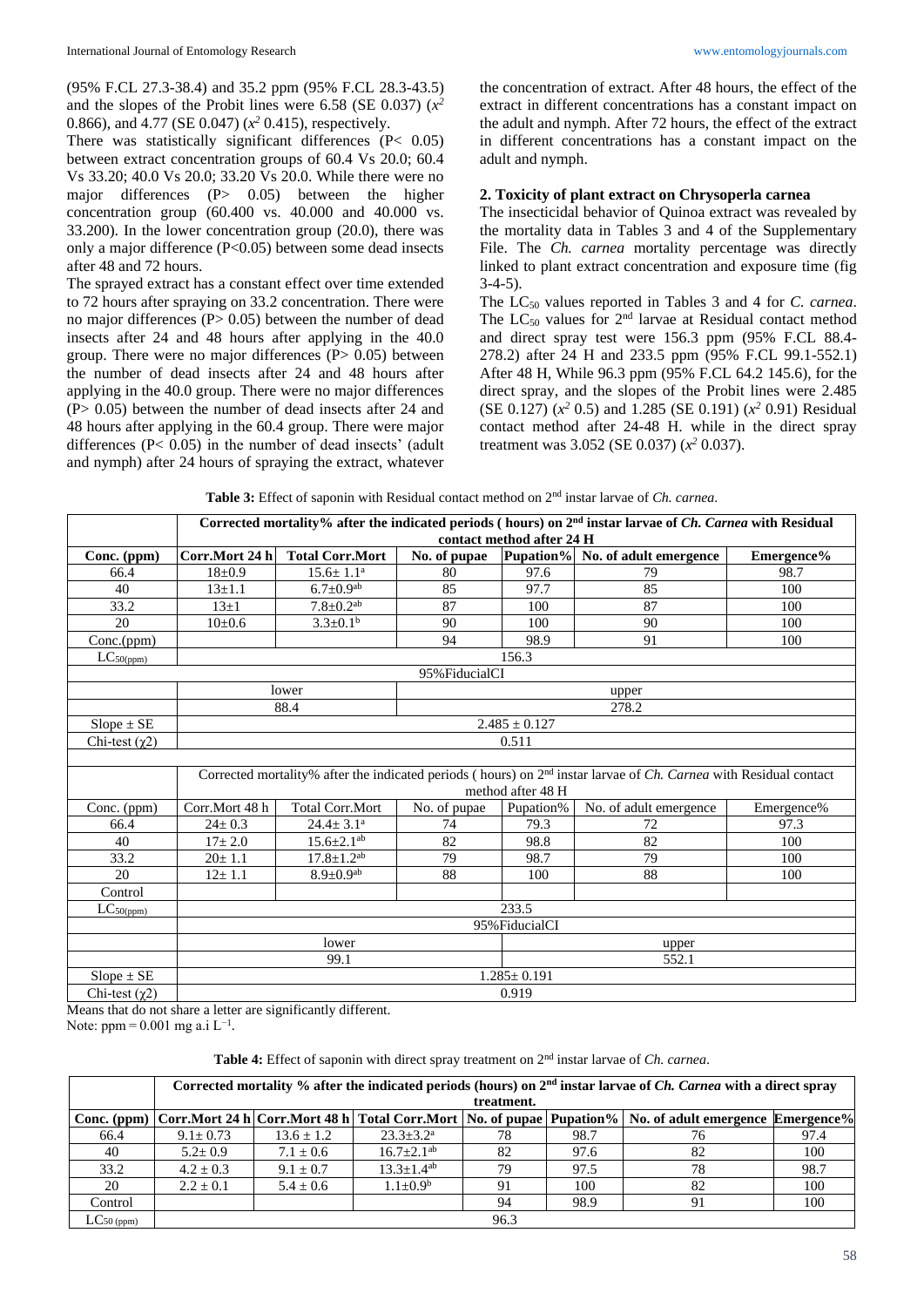| 95% Fiducial CI     |                   |       |  |  |  |
|---------------------|-------------------|-------|--|--|--|
|                     | lower             | upper |  |  |  |
|                     | 64.2              | 145.6 |  |  |  |
| $Slope \pm SE$      | $3.052 \pm 0.037$ |       |  |  |  |
| Chi-test $(\chi^2)$ | 0.037             |       |  |  |  |

Means that do not share a letter are significantly different.



**Fig 3:** number of dead *C.carnea* overtime period extended to 14 days after direct spray of extract







**Fig 5:** number of dead *C. carnea* overtime period extended to 14 days after subjected to residual contact in extract for 48 hours.

#### **a. Residual contact method**

as shown in Fig. (4 and 5), the number of dead insects increases with the extract's concentration. While after 4 days of applying the extract, there is no evidence of dead insects in all concentrations.

#### **After 24-hour on Ch. carnea**

Results demonstrated that the treatment concentration shows major differences (P< 0.05) among different treatment groups. 66.2 ppm group shows major differences  $(P< 0.05)$ with the control group and 20.0 ppm group. On the other hand, the differences among 40.0, 33.2, and 20.0 ppm groups are not essential  $(P> 0.05)$  with the control group.

After applying the Fisher pairwise comparisons on the recorded dead insects' number that have been recorded for 14 days after being subjected to leaf's that have been dipped for 24 hours in extract, the data shows major differences (P<0.05) in the number of dead insects after 2 days and after 4 days of applying the extract. After 4 days, there were no Signiant differences  $(P> 0.05)$  in the number of dead insects.

#### **After 48 hours on Ch. Carnea**

66.2 ppm group shows major differences ( $P < 0.05$ ) with the control group and 20.0 ppm group. On the other hand, the differences between 40.0, 33.2, and 20.0 ppm groups are not essential (P> 0.05) with the control group. After applying the Fisher pairwise comparisons, the treatment concentration shows significant differences (P< 0.05) between different treatment groups.

Data show major differences  $(P<0.05)$  in the number of dead insects after 2 days and after 4 days of applying the extract. After 4 days, there were no Signiant differences (P> 0.05) in the number of dead insects.

Data percentage in table (4) recorded that pupation 97.6 % and 79.3% when the larvae exposure on concentration extract 66.4 ppm after 24 and 48 hours respectively.

The emergence percentage of adults was 98.7% and 98.3% when the larvae were exposed to concentration extract 66.4 ppm after 24 and 48 hours, respectively.

#### **b. Direct spray method assays**

As shown in Fig. (3), the number of dead insects increases as the concentration of spayed extract increases. While after 4 days of applying, the extract shows no evidence of dead insects in all concentrations. The mortality of maximum larvae was recorded in the great concentration (66.4 ppm) at 24 and 48 h  $(9.1 \pm 0.7$  and  $13.6 \pm 1.2$ %), respectively (Table 3).

After applying the Fisher pairwise comparisons, the treatment concentration shows major differences (P< 0.05) among different treatment groups. 66.2 ppm conc. shows major differences (P< 0.05) with control conc. and 20.0 ppm conc. On the other hand, the differences between 40.0, 33.2, and 20.0 ppm conc. are not significant  $(P> 0.05)$  with the control conc.

Another promising finding was that on the recorded dead insects' number that have been recorded for 14 days after being directly sprayed by the extract. The data show major differences  $(P<0.05)$  in the number of dead insects after 2 days and 4 days of applying the extract. While, after 4 days, there were no Signiant differences  $(P> 0.05)$  in the number of dead insects, as shown in fig (3).; This revealed that there is no effect of the extract after 4 days of applying.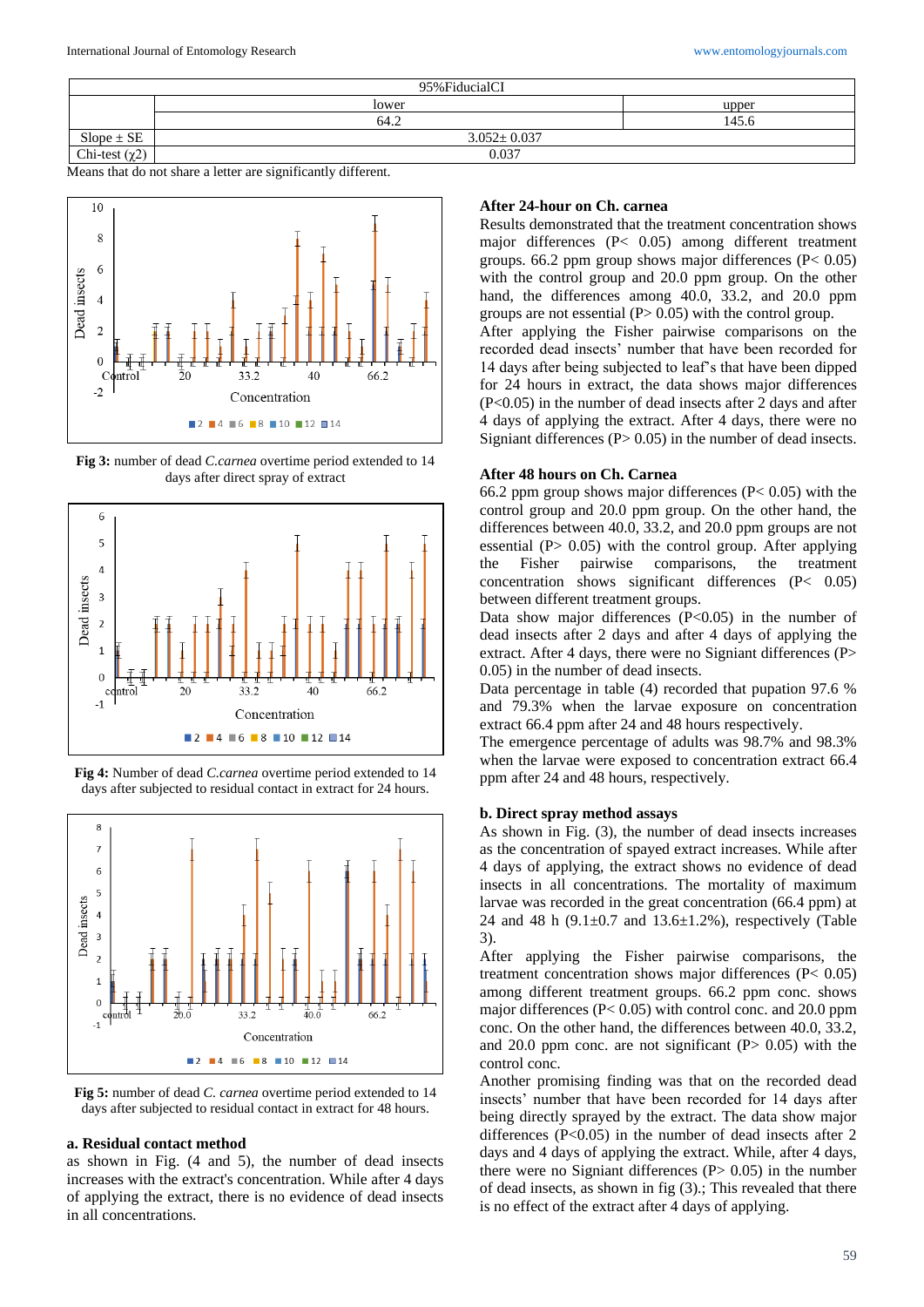The extract at 66.4ppm produced 98.7% pupation, followed by 40 ppm at 97.6%, and the untreated check produced 98.9% pupation. In terms of adult emergence, the lowest emergence was at 66.4 ppm (97.4%), followed by 33.2 ppm (98.7 %). Adult emergence was 100 % of the remaining therapies. Untreated controls, on the other hand, showed 100% adult emergence.

### **Discussion**

Plant extracts contain many active compounds that are highly beneficial to plant defense against various insect pests (Sertkaya *et al.*, 2010)<sup>[36]</sup>.

The extracts were found to have both touch and a direct effect on the adult and nymphal stages of *A.craccivora* at the study end. The effects of direct spray on adult and Nymphal mortality of *A.craccivora* were significantly higher than those obtained from leaf dipping, with the highest mortality found at 66.4 ppm. Saponin extract has been shown to affect a variety of insects and mites in various studies. The first biochemists to explain the nature of saponins as plant protection tools against various insect pests were Applebaum *et al*., 1969. Plant saponins are commonly used in "integrated pest management (IPM)" programs because of their insecticidal properties **.**

Multiple saponins directly impact insect growth and reproduction due to these bioactive compounds repel insect herbivores from target host plants. However, if insect pests feed on such protective host plants, such herbivores lose their ability to feed and travel, resulting in lethargy and, ultimately, death due to saponin toxicity (Cai H *et al*., 2016) [10] **.**

These saponin molecules indirectly affect the insect pest's pleasant microbiota's digestive system; they also indirectly affect the insect pest by forming various bonds with multiple digestive enzymes. Saponins damage the mucous lining of many cells in the digestive system due to their heavy binding with unique enzymes. Similarly, these saponin molecules associate with a complex of cholesterol and cause cellular toxicity; as a result, this complex of saponins and different enzymes causes ecdysial failure in insects (Taylor *et al*., 2004) [40] because insects need various ecdysteroids for ecdysis, which are not readily available in the insect body due to improper steroid synthesis (De Geyter et al., 2012)<sup>[12]</sup>. As a result, most herbivores avoid saponinrich plants because saponins have a negative effect on insect life, as we discussed here. As a result, enhancing the IPM software with various saponins is much more successful in controlling various insect pests in various environments.

The toxicity of LC50 tea saponins and other regression parameters in a treated population was more effective than control against *Aphis craccivora*. Analysis of residual toxicity, application of *A. craccivora* saponins, after threeand four-day periods (LC50 6.21 and 5.41 g L-1), compared with normal regulation azadirachtin (LC50 36.69 g L-1) after 96 h. Tea saponins took less time to kill aphids in mortality tests, with 50% death in *A. craccivora* at a dose of 3.0 g L-1 and 4.0 g L-1 (LT50 21.07 and 19.19 h). The use of saponin isolated from *Q. saponaria* against pea aphid was found to be most effective; acyrthosiphon pisum was found to cause toxicity (LC50 0,55 mg mL-1) and to cause the activity of feeding disrupting activities (0,97) De Geyter *et*   $al. 2012a$ <sup>[12]</sup>. The alfalfa saponins showed the maximum mortality rate (100 %) over a short time (2 days) against *Empoasca fabae (*De Geyter *et al*. 2012b) [12] **.**

After 12 days of therapy, it was found that extracts extracted from *Chrysanthemum cinerariifolium* had a 100% mortality rate against *M. persicae*. Pyrethrum is used in Chrysanthemum and *Tanacetum* species (Pavela, 2009)<sup>[29]</sup>.

The toxic compounds in pyrethrins were thought to have insecticidal effects on M. pesicae. Morover, Pavela (2009) [29] . found that extracts from *A. indica, Chrysanthemum cinerariifolium*, and *Pangomia glabra* had a 100% mortality rate against *M. persicae* after 12 days of treatment, with the extract from Pangomia glabra having the highest mortality rate **.**

After 24 hours of therapy, extracts from *Pittosporium tobira*  and *Camellia japonica* killed the most *M. persicae*, while extracts from *Fatsia japonica*, *Dendropanax morbifera*, and *Ficus carica* reduced the reproductive rate of *A. gossypii* by 100%. (Kim *et al.*, 2005)<sup>[23]</sup>.

Furthermore, Lai &You (2010) discovered that "*A. sativum* extract was extremely toxic to *M. persicae* in both laboratory and field environments, as well as having a repellent effect on this plant." The extracts of *Tephrosia vogelli* and *Cinnamomum campora* L. caused high mortality rates in all three animals (*M. persicae, A. gosyypii*, and *Lipaphis erysimi*).

Salari *et al.* (2012)<sup>[33]</sup> have found that variations in insect mortality in response to plant extract could be linked to the penetration and detoxification mechanisms **.**The leaf extracts have been applied to aphids and mealybugs at 1, 2, 4, 8, and 10% doses. Comments were made at 12 and 24 hours. The highest repellence was recorded in A. indica leaf extract after the 24-hour release of aphids and mealybugs, providing 99,0 and 97,0 %, followed by *E. globules* leaf extract, which provides 96,0 and 93,0%. In contrast, minimal repulsion was recorded respectively 91.0 and 88.0 % in *O. basilicum* leaf extract. The repellent effect also increased, regardless of the plant extracts, with increasing dosage (Anita Singh *et al.*, 2012).

Nadi *et al*. (2001) "observed remarkable toxicity to the larvae of Khapra beetle, *Trogoderma granarium* Everts, by using warm  $(35 - 40 \degree C)$  water extracts of the kernel of *A*. *indica* (0.1 %), resulting in 73.3 % mortality from laboratory conditions.

The said plants' organic solvent extracts have also been found to be effective against a variety of pests. The mustard aphid, *L. erysimi*, was ultimately killed by petroleum ether extracts of *A. indica* at a concentration of 4% (Singh & Arya 2004). Organic solvent extracts from these plants have also been shown to be protective against many pests. The mustard aphid *L. erysimi* was eventually killed at 4% by petroleum ether extracts of *A. indica* (Singh and Arya, 2004). N-hexane-extracted *A. indica* oil has declined the four warehouse pests, namely *Rhizopertha dominica* (Fab.), *Sitophilus granarius* (L.), *Tribolium castaneum* (Herbst) at a concentration of 10 % (Anwar *et al*. 2005). The highest repellent (77.6%) and toxicity (80.1% mortality) for *R. dominica* is the ethanol extracts of *A. indica* and *P. hydropiper* leaves at 4% concentration (Amin *et al*., 2000) [3]. Methanol extracts, with 5% and 10% of concentrations of *A. indica*, *P. hydropiper*, and *I. sepiaria* leaves, of the *Callsobruchus chinensis* L entirely covered lentil and chickpea seeds (Bhuiyah *et al*., 2003) [8] .

In this analysis, all five plant extracts were more toxic to the aphid *A. craccivora* than the lacewing *C. carnea*, but only three species made a significant difference. Moreover, on the 2nd larval instar of *C. carnea* (232,095 µg/mL), the LC50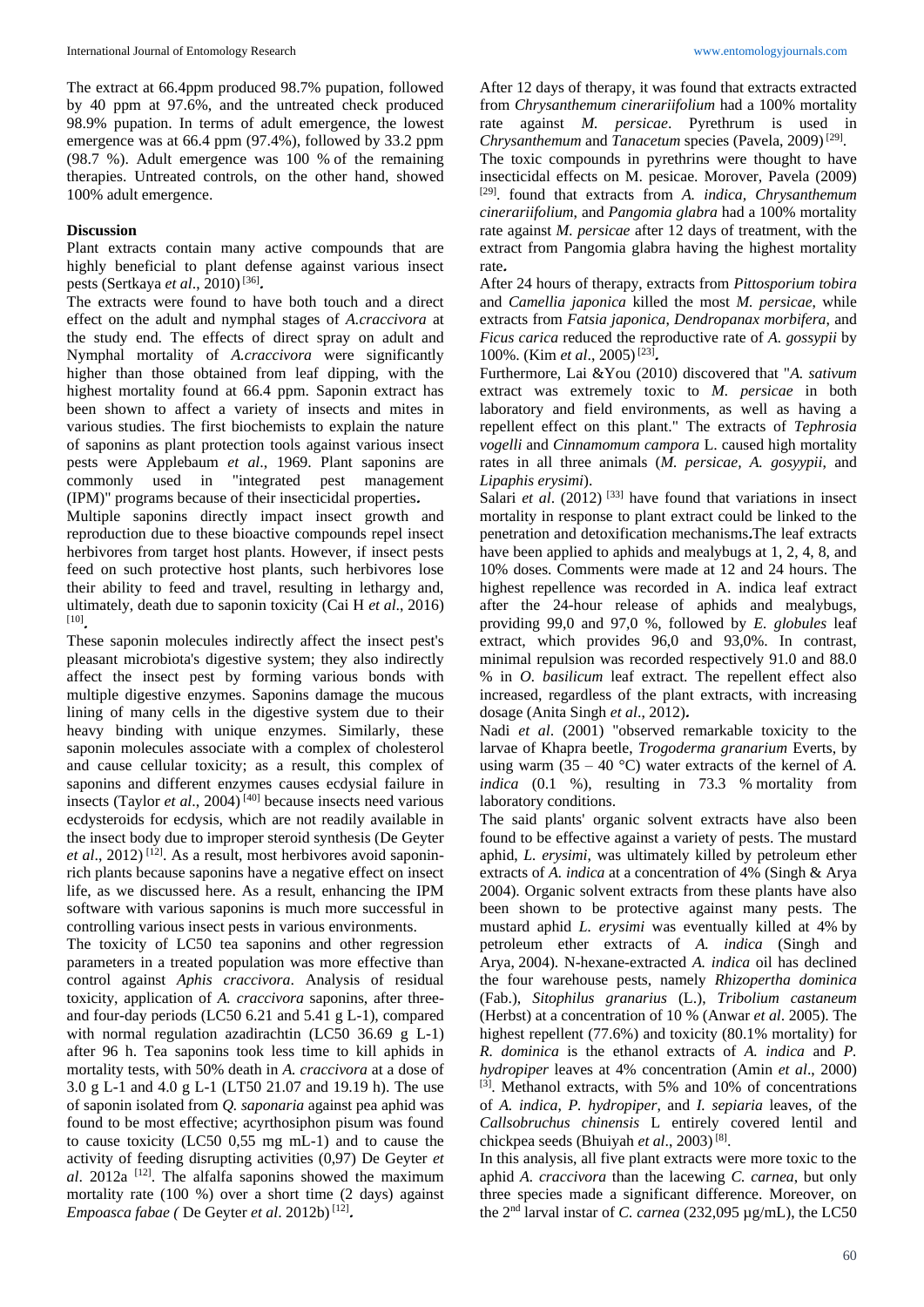value of the *P. penninervia* extract was substantially lower than that of all other four plant species extracts while the relative median power tests found no major differences between the other four plants. The most important aphid mortality (lower LC50) for *O. baccatus*, *E. arabicus*, and *P. penninervia* extracts was observed. Besides, *A. craccivora* with a lower impact on predators *C. carnea* has been more effective in extracts of these three plants and has substantially decreased *O. baccatus* mortality (RMP = 0.404, *A. craccivora* vs. *C. carnea*) relative to *E. arabicus* and *P. penninervia* extracts (Samy M. Sayed *et al*., 2020) [35] .

Insects have been reported to be contaminated by certain natural products when they come into close contact with them. Linalool, for example, demonstrated contact toxicity against *S. oryzae* and *Tribolium castaneum*, with an LC50 of 105.63 g/cm2 [Cao *et al*., 2018] [11] . Tea saponins, however, have rarely reported contact toxicity [Attia *et al.*, 2013]<sup>[7]</sup>. In these testing, we have found that an aqueous solution of tea saponin adheres to the *E. obliqua* back epidermis better than water alone. A high kinematic viscosity coefficient, which is positively linked to pesticide use [Gil and Sinfort, 2005]<sup>[16]</sup>, contributes to the effective adherence of pesticides during spraying on insects and crops. Our findings are consistent because of the higher viscosity coefficient and greater contact toxicity of the 70 % EE saponin solution to *E. obliqua*. This property can restrict the larvae's movement while raising the droplets' adequate retention time on their epidermis.

According to Sayed *et al.* 2020<sup>[35]</sup>, "the plant extracts were more toxic to the aphid, *A. craccivora*, than lacewing, *C. carnea*, but only three species had a major effect on them. Besides, on the second larval instar of *C. carnea*, the LC50 value of *P. penninervia* extract (232,095 μg/mL) was significantly lower than all of the other four plant extracts, whereas the relative median potency test showed no substantial differences among the four other plants. For *O. baccatus*, *E. arabicus*, and *P. penninervia* extracts, the most critical of aphid mortalities (lowest LC50 values) were observed. Moreover, extracts from these three plants have been significantly more successful on *A. craccivora* and have less impact on *C. carnea* predator, leading to significantly lower mortality for *O. baccatus* (RMP = 0.404, *A. craccivora* vs. *C. carnea*) compared with *E. arabicus* and *P. penninervia* extracts."

Likewise, prolonged larval and pupae instar was found to be caused by an increase in *X. strumarium* extract concentration, leading to high instar larvae and pupa mortality and leading healthy females to lay fewer eggs (Erdogan & Toros, 2007)<sup>[14]</sup>.

### **Conclusion**

The main conclusion that can be drawn is that saponin extracted from husks of quinoa was nontoxic to 2nd instar larvae and had the highest toxicity against *Aphis craccivora* adults indirect spray method than leaf dipping method accompanied against nymph indirect spray method than in leaf dipping method. These extracts are good candidates to be nominated into IPM programs combined with these ABCs to control specific greenhouse pests, such as aphids**,** whiteflies and scales. Future investigations are necessary to validate the kinds of conclusions that can be drawn from this study. Laboratory studies that assess more field studies are needed to fully understand the selectivity of the tested extract to other predator and pests.

### **References**

- 1. Abbott WS. A method of computing the effectiveness of an insecticide. J Econ Entomol,1925:18:65-67.
- 2. Ali SAM, Saleh A, Mohmed NE. *Aphis Craccivora* Koch. and predators on faba bean and cowpea in newly reclaimed areas in Egypt. Egypt J Agric Res*,*2014:91:885-898
- 3. Amin MR, Shahjahan M, El-Taj HF, Iqbal TMT, Hossain MA. Use of akanda, biskatali and neem leaves as botanical insecticides against lesser grain borer. Bangladesh J Entomol*,*2000:10:1-13.
- 4. Anita Singh. Repellence property of traditional plant leaf extracts against *Aphis gossypii* Glover and *Phenacoccus solenopsis* Tinsley. African Journal of Agricultural Research,2012:7(11):1623-1628.
- 5. Anwar M, Ashfaq M, Mansoor-ul-Hasan, Anjum FM. EYcacy of Azadirachta indica L. oil on bagging material against some insect pests of wheat stored in warehouses at Faisalabad. Pak Entomol*,*2005:27:89–94.
- 6. Applebaum S, Marco S, Birk Y. Saponins as possible factors of resistance of legumeseeds to the attack of insects. J Agric Food Chem*,*1969:17:618–622
- 7. Attia S, Grissa KL, Lognay G, Bitume E, Hance T, Mailleux AC. A review of the major biological approaches to control the worldwide pest *Tetranychus urticae* (Acari: Tetranychidae) with special reference to natural pesticides. J Pest Sc,2013:86:361–386
- 8. Bhuiyah MIM, Karim ANMR, Islam BN, Alam MZ. Control of the pulse beetle in stored chickpea and lentil by treating sacks with methanol extract of some selected botanicals. Bangladesh J Entomol, 2003:13:59–69
- 9. Bollhalder F, Zuber M. Neem Azal-T/S against Myzus persicae. Practice oriented results on use and production of neem-ingredients and pheromones (Ed.),^(Eds.). Proceedings of the 5th Workshop*,* Giessen, Germany, 1996.
- 10. Cai H, Bai Y, Wei H, Lin S, Chen Y. Effects of tea saponin on growth and development, nutritional indicators, and hormone titers in diamondback moths feeding on different host plant specie. Pestic Biochem Physiol*,*2016:131:53–59
- 11. Cao JQ, Guo SS, Wang Y, Pang X, Geng ZF, Du SS. Toxicity and repellency of essential oil from *Evodia lenticellata* Huang fruits and its major monoterpenes against three stored-product insects. Ecotoxicol Environ Saf*,*2018:160:342–348.
- 12. De Geyter E. Toxicity and mode of action of steroid and terpenoid secondary plant metabolites against economically important pest insects in agriculture. Ph.D, Ghent University, 2012.
- 13. De Geyter E, Smagghe G, Rahbé Y, Geelen D. Triterpene saponins of Quillaja saponaria show strong aphicidal and deterrent activity against the pea aphid *Acyrthosiphon pisum.* Pest Manag Sci,2012:68:164– 169.
- 14. Erdoğanm P, Toros S. Investigations On The Effects Of *Xanthium Strumarium* L. Extracts On Colorado Potato Beetle, *Leptinotarsa Decemlineata* (Say, 1824) (Coleoptera: Chrysomelidae). Mun. Ent. Zool, 2007:2(2):423-432.
- 15. Erdoğan P, Yıldırım A. Insecticidal Activity of Three